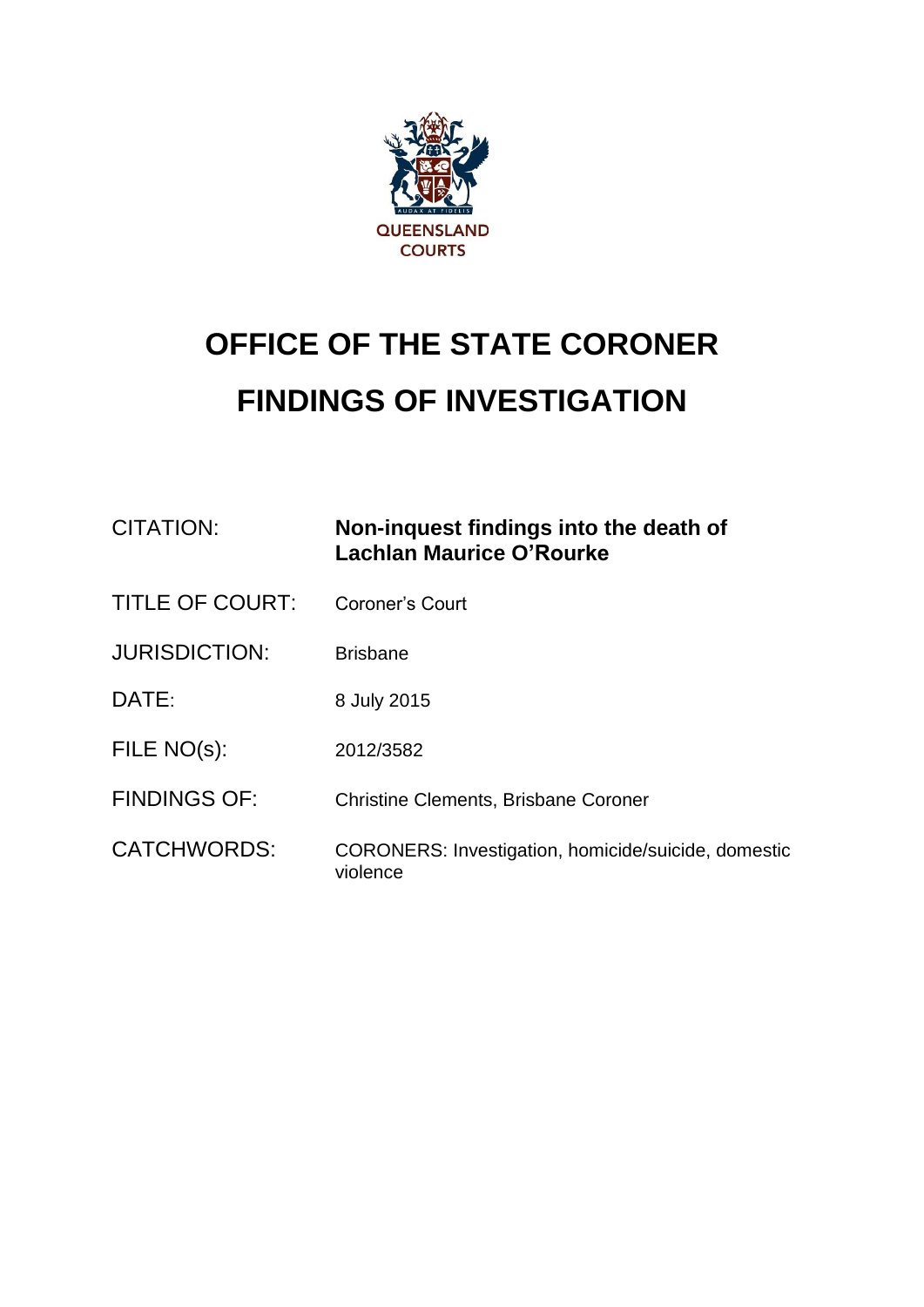Lachlan Maurice O'Rourke lived at Hutton Street, Clayfield in Queensland. He died at his home on 3 October 2012. He was 42 years of age at the time of his death. Lachlan O'Rourke died due to a shotgun injury to the head and his death was therefore reported to the coroner.

Lachlan O'Rourke was employed fulltime by Team Taxi Trucks and Carriers.

Lachlan O'Rourke had been in a personal relationship with Elissa Anne Burnett for some months. However, by the end of September 2012 that relationship had ended.

On 29 September 2012, Lachlan was in company with a friend, Phillip Jackson. They went out for dinner and then to a bar in New Farm/Fortitude Valley. Lachlan told Phillip he had broken up with Elissa. The main reason was due to his need to undergo surgery at the Royal Brisbane Hospital in a week's time. He required a colostomy bag.

However, in the course of the evening Lachlan also told Phillip that he had broken up with Elissa because he was jealous of her male friends. He expressed feelings that he had wasted time and money in the course of the relationship.

On 30 September 2012, Lachlan contacted Phillip and invited him to attend the Caloundra Music Festival with him. He had previously bought tickets intending to take Elissa with him. Phillip indicated he was unable to accept the invitation. Subsequently, Phillip received text messages from Lachlan indicating Lachlan had seen Elissa at the music festival in company with two men. He said he had spoken with her and everything was 'cool', but Phillip thought he was acting in a jealous manner.

Phillip was aware that Lachlan was expecting to see Elissa again. He intended returning to Elissa a sex video they had made. Phillip Jackson recalled Lachlan kept texting him on Tuesday, 2 October, which was the day before Lachlan O'Rourke and Elissa Burnett died. Phillip could not go over to Lachlan's place to see him or stay that evening due to work or family commitments at the time. Phillip did not hear from Lachlan again.

Elissa Burnett, who was aged 32, attended Lachlan O'Rourke's home at Hutton Street, Clayfield at approximately 6.30pm on the evening of 3 October 2012. Police received numerous emergency calls after the sounds of a shotgun being discharged were heard by several neighbours.

When police arrived they located Elissa Burnett in the front yard of the property at the bottom of the steps that led to the front door. Elissa was deceased and had sustained severe head trauma.

Police then proceeded around the house to the rear of the property where they located Lachlan O'Rourke. He was deceased and it was evident he had suffered severe head trauma. A deceased Rottweiler dog was also observed in the immediate vicinity. A shotgun was located next to Mr O'Rourke's body. The dog was known to belong to Lachlan O'Rourke.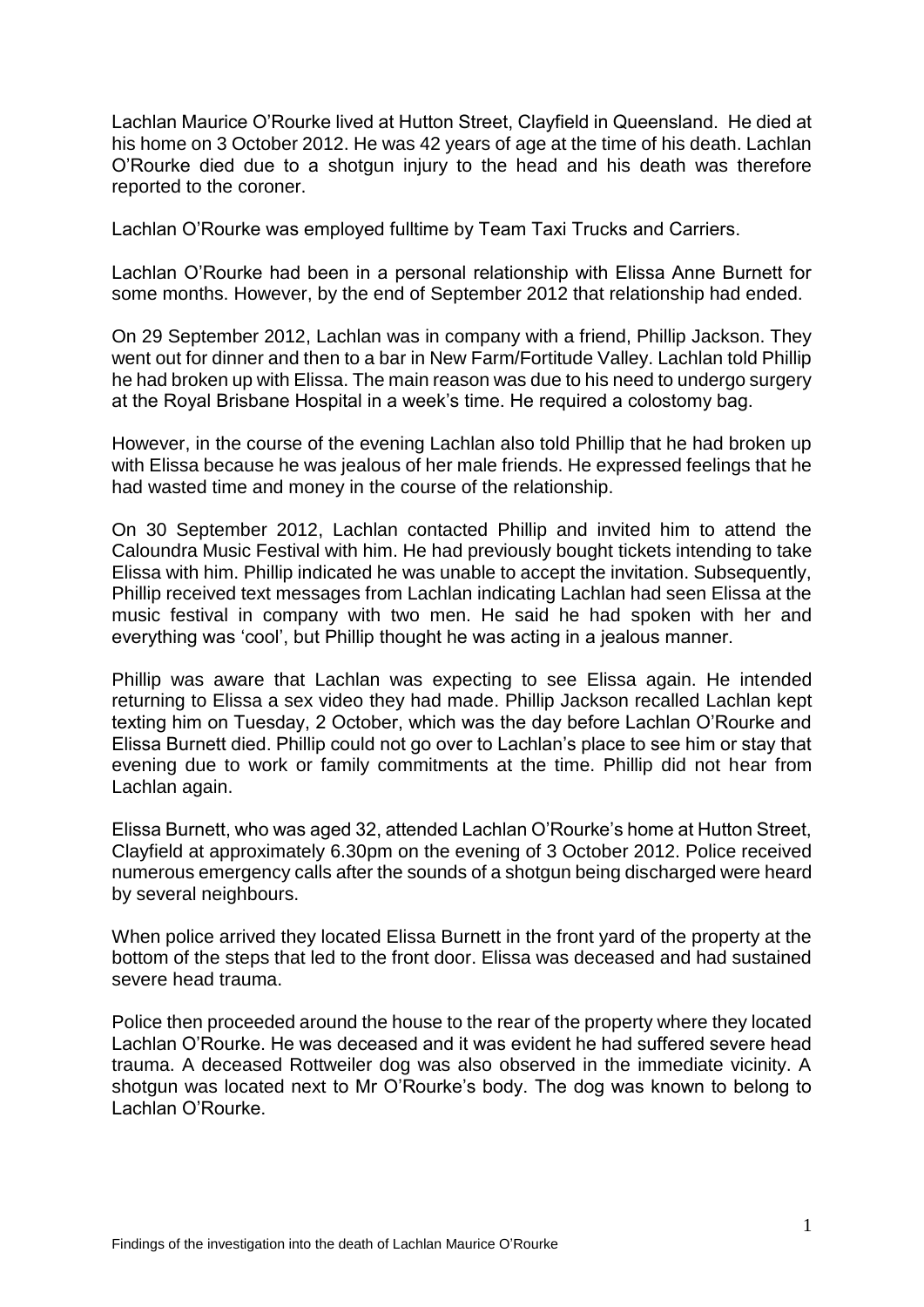## **Autopsy**

Autopsy examination was conducted on 5 October 2012 by the Forensic Pathologist, Dr Storey.

He observed a couple of small fresh abrasions to the third and fifth knuckles of the right hand and the fifth knuckle of the left hand. There were small bruises to the knee regions. Dr Storey considered these injuries were inconclusive but may have indicated an element of physical altercation prior to death. Alternatively, they may have been due to falling after being shot.

The fatal injury was due to shotgun discharge to the anterior midline of the head extending from the upper lip, upward through the nose to the upper forehead. The pathologist noted the point of entry was either within the oral cavity or near to the mouth.

The shotgun injury caused devastating injuries to the brain. The pathologist noted death would be virtually instantaneous.

Significantly, toxicology testing did not reveal the presence of either alcohol or drugs other than doxylamine which is an anti-allergy drug with sedating properties. This was detected at non-toxic levels.

The pathologist concluded that Lachlan Maurice O'Rourke died due to a gunshot wound to the head. The circumstances clearly indicate that this was a self-inflicted wound.

It was noted that when police entered the house they located a note on the kitchen bench, which is assumed to have been written by Lachlan O'Rourke. It stated 'It is what it is, don't bury me in the family plot, I've been a disgrace all my life.' Police investigation confirmed that Lachlan O'Rourke had significant criminal history. This commenced in 1990 when he was ordered to perform community service and placed on probation for a matter of assault occasioning bodily harm. In 1997 he was imprisoned for four years and six months with a recommendation for parole after 15 months. The court also recommended a course of psycho-therapy whilst in prison. The sentence related to numerous break and enter and stealing offences as well as assault occasioning bodily harm whilst armed and assault with intent to prevent detention.

Significantly, although there had been a previous domestic violence order naming Lachlan O'Rourke as the respondent, this did not relate to Elissa Burnett but a previous girlfriend.

There was no indication of Elissa Burnett making a complaint to police alleging violence or requesting protection in the course of her relationship with Lachlan O'Rourke.

The other notable information related to Lachlan O'Rourke's immediate family. Police indicated that both Lachlan's sister and mother had died due to suicide.